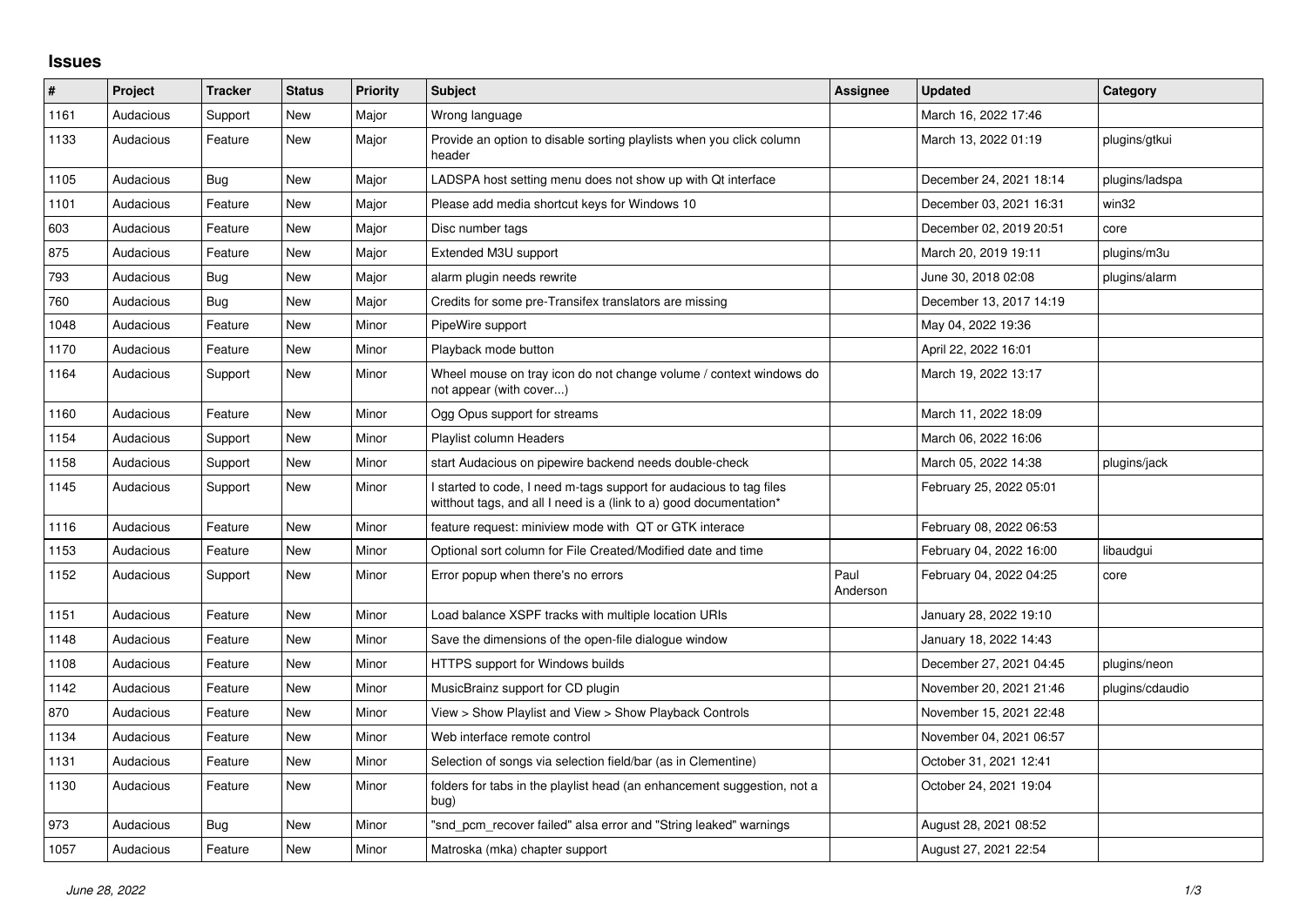| $\#$ | Project   | <b>Tracker</b> | <b>Status</b> | <b>Priority</b> | Subject                                                                                  | <b>Assignee</b> | <b>Updated</b>          | Category                 |
|------|-----------|----------------|---------------|-----------------|------------------------------------------------------------------------------------------|-----------------|-------------------------|--------------------------|
| 1118 | Audacious | Feature        | New           | Minor           | Clicking on the "File path" column of the playlist does not sort as<br>expected.         |                 | August 27, 2021 22:38   | libaudcore               |
| 1121 | Audacious | Feature        | New           | Minor           | Allow for easy searching through music for data with diacritics                          |                 | August 05, 2021 08:06   |                          |
| 1119 | Audacious | Feature        | New           | Minor           | ADD ability to silence internet radio timeout Error dialog popup                         |                 | July 31, 2021 18:36     |                          |
| 1106 | Audacious | Bug            | New           | Minor           | Could not communicate with last.fm: Error in the HTTP2 framing layer.                    |                 | June 15, 2021 21:30     | plugins/scrobbler2       |
| 873  | Audacious | Feature        | New           | Minor           | Optionally make "previous track" restart current track                                   |                 | June 08, 2021 22:55     |                          |
| 1093 | Audacious | Feature        | New           | Minor           | Make the Song Dialog (Qt) window wider by default                                        |                 | May 17, 2021 15:36      |                          |
| 1097 | Audacious | Feature        | New           | Minor           | Replace the volume button with a horizontal scale                                        |                 | May 17, 2021 00:21      |                          |
| 1098 | Audacious | Feature        | New           | Minor           | Hide empty Services playlist sub-menu                                                    |                 | May 10, 2021 09:25      | libaudgui                |
| 1096 | Audacious | Feature        | New           | Minor           | Calculate and show selection stats in the status bar                                     |                 | May 10, 2021 03:06      |                          |
| 1099 | Audacious | Feature        | New           | Minor           | Per-track ReplayGain shouldn't be enabled by default                                     |                 | May 09, 2021 13:41      |                          |
| 1095 | Audacious | Feature        | New           | Minor           | Ctrl + $Z$ / R to undo / redo changes to playlist                                        |                 | May 07, 2021 18:42      |                          |
| 1092 | Audacious | Feature        | New           | Minor           | Reread metadata on play option                                                           |                 | April 30, 2021 03:35    |                          |
| 1091 | Audacious | Feature        | New           | Minor           | Built-in lyrics support                                                                  |                 | April 28, 2021 18:24    |                          |
| 196  | Audacious | <b>Bug</b>     | New           | Minor           | Wrong channel map when doing surround playback                                           |                 | April 13, 2021 03:48    |                          |
| 1088 | Audacious | Feature        | New           | Minor           | plugin: status icon: ADD option to select tray mouse Middle Click action                 |                 | April 11, 2021 12:05    | plugins/statusicon       |
| 883  | Audacious | Feature        | New           | Minor           | Consider adding USF plugin                                                               |                 | April 07, 2021 01:00    |                          |
| 882  | Audacious | Feature        | New           | Minor           | Consider adding vgmstream plugin                                                         |                 | April 07, 2021 00:47    |                          |
| 1071 | Audacious | Feature        | New           | Minor           | Linkage could be improved for packagers.                                                 |                 | March 31, 2021 00:32    |                          |
| 1082 | Audacious | Feature        | New           | Minor           | File writer option to pad track numbers with leading zeros                               |                 | March 31, 2021 00:15    | plugins/filewriter       |
| 1076 | Audacious | Feature        | New           | Minor           | Adjustable background and fonts colors and fonts size in<br>playlist---zoomable playlist | Tom Hammer      | March 09, 2021 00:38    | plugins/playlist-manager |
| 1072 | Audacious | Feature        | New           | Minor           | QT AOSD plugin                                                                           |                 | February 17, 2021 21:18 | plugins/aosd             |
| 51   | Audacious | Feature        | New           | Minor           | Option to inhibit suspend                                                                |                 | February 13, 2021 09:23 |                          |
| 1067 | Audacious | Feature        | New           | Minor           | Equalizer adjustments are coarse.                                                        |                 | February 11, 2021 10:09 |                          |
| 1066 | Audacious | Feature        | New           | Minor           | Allow Equalizer window to be resized.                                                    |                 | February 11, 2021 10:05 |                          |
| 1058 | Audacious | Feature        | New           | Minor           | Allow changing the language/locale in settings                                           |                 | January 30, 2021 18:11  |                          |
| 956  | Audacious | Feature        | New           | Minor           | Stream to chromecast                                                                     |                 | January 11, 2021 01:19  |                          |
| 786  | Audacious | Feature        | New           | Minor           | Port global hotkeys plugin to Windows                                                    |                 | January 04, 2021 21:52  | plugins/hotkey           |
| 1047 | Audacious | Feature        | New           | Minor           | Stop playing after any chosen track                                                      |                 | December 29, 2020 01:23 |                          |
| 1046 | Audacious | Feature        | New           | Minor           | Add all id3v2 frames in the settings of Playlist available columns                       |                 | December 28, 2020 21:14 | plugins/gtkui            |
| 1017 | Audacious | Feature        | New           | Minor           | QT Global Hotkeys rework proposal and cross-platform support                             | Domen Mori      | December 07, 2020 04:22 | plugins/hotkey           |
| 1014 | Audacious | <b>Bug</b>     | New           | Minor           | Some .VGM/.VGZ files fail to play                                                        |                 | August 17, 2020 15:29   | plugins/console          |
| 1013 | Audacious | Feature        | New           | Minor           | Request re Album Art using music file metatag                                            |                 | August 03, 2020 22:48   |                          |